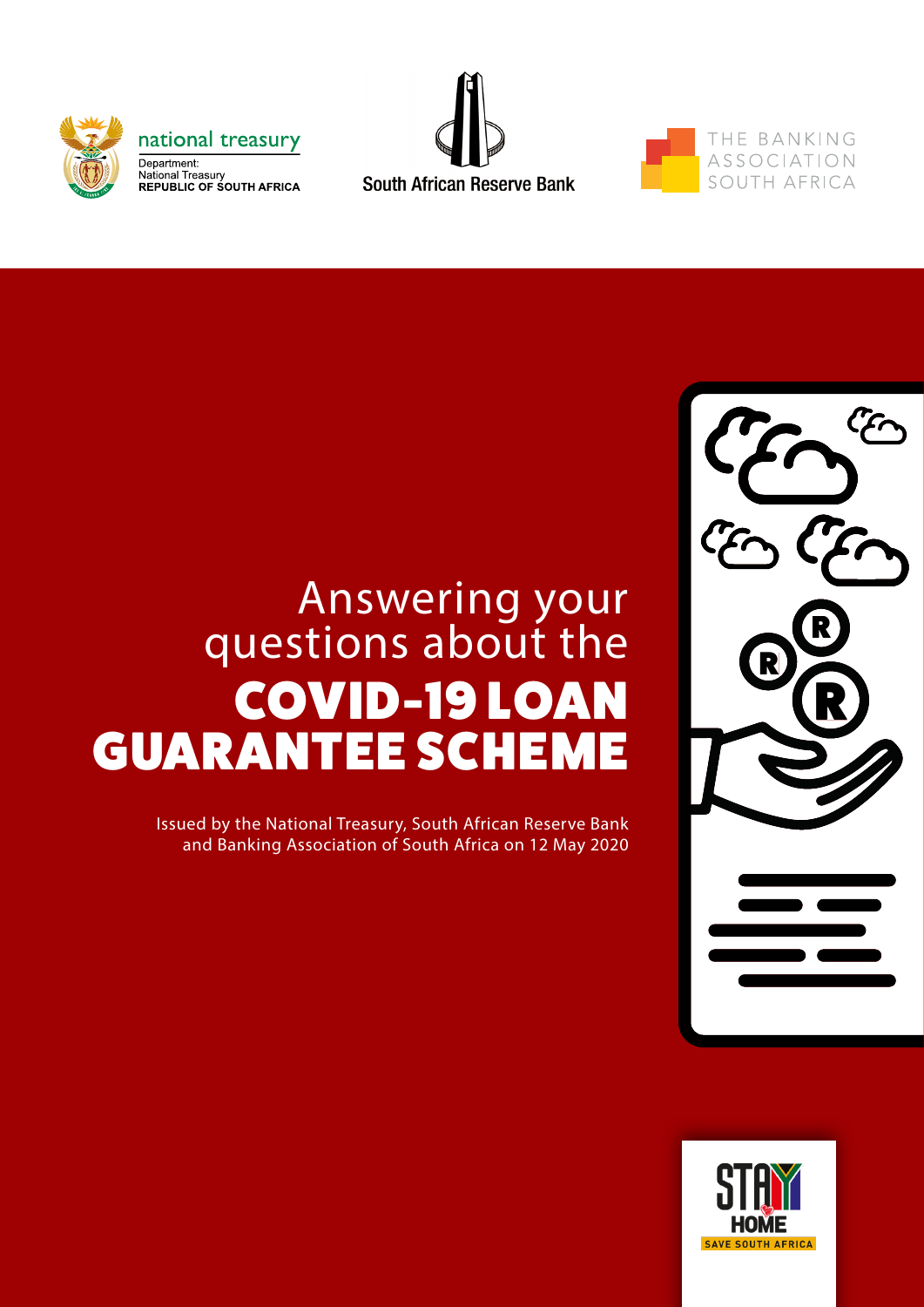As a result of the novel coronavirus and the steps taken to curb its spread, many businesses face a significant loss of income. In this context, government is partnering with commercial banks to provide financial support to small and medium-sized firms to enable them to meet their operational needs over the next few months. On 4 May 2020, the National Treasury, South African Reserve Bank and Banking Association South Africa agreed on the detailed design, legal agreements and administrative processes to implement the loan guarantee scheme announced by President Ramaphosa on 20 April 2020. Participating banks started receiving and processing covid-19 loan applications from Tuesday 12 May 2020.

#### 1. WHAT IS THE LOAN GUARANTEE SCHEME?

The Covid-19 loan guarantee scheme is an initiative to provide loans, guaranteed by government, to businesses with an annual turnover of less than R300 million to meet some of their operational expenses. Government and commercial banks are sharing the risks of these loans. Initially, the National Treasury has provided a guarantee of R100 billion to this scheme, with the option to increase the guarantee to R200 billion if necessary and if the scheme is deemed successful.

# 2. HOW IS IT STRUCTURED?

The National Treasury has provided a guarantee to the Reserve Bank. This guarantee is recorded as a contingent liability on the government's account. The Reserve Bank will lend money to commercial banks at the repo rate (currently 4.25 per cent) plus a 0.5 per cent credit premium. Banks will lend this money to small and medium-sized businesses at the repo rate plus a fixed spread of 3.5 per cent (currently 7.75 per cent, equal to the prime lending rate).

## 3. WHO MANAGES THE SCHEME?

The National Treasury, South African Reserve Bank and commercial banks, represented by the Banking Association South Africa, have agreed on the relevant legal framework, and financial and operational requirements. The Reserve Bank is the administrator of the scheme. The SARB will provide the finances for these loans to banks and will keep a record of the amounts owing by each bank as well as default rates. The Reserve Bank will publish an annual report setting out how much each bank has used from the scheme and the performance (default rate) of each bank's COVID-19 loan portfolio.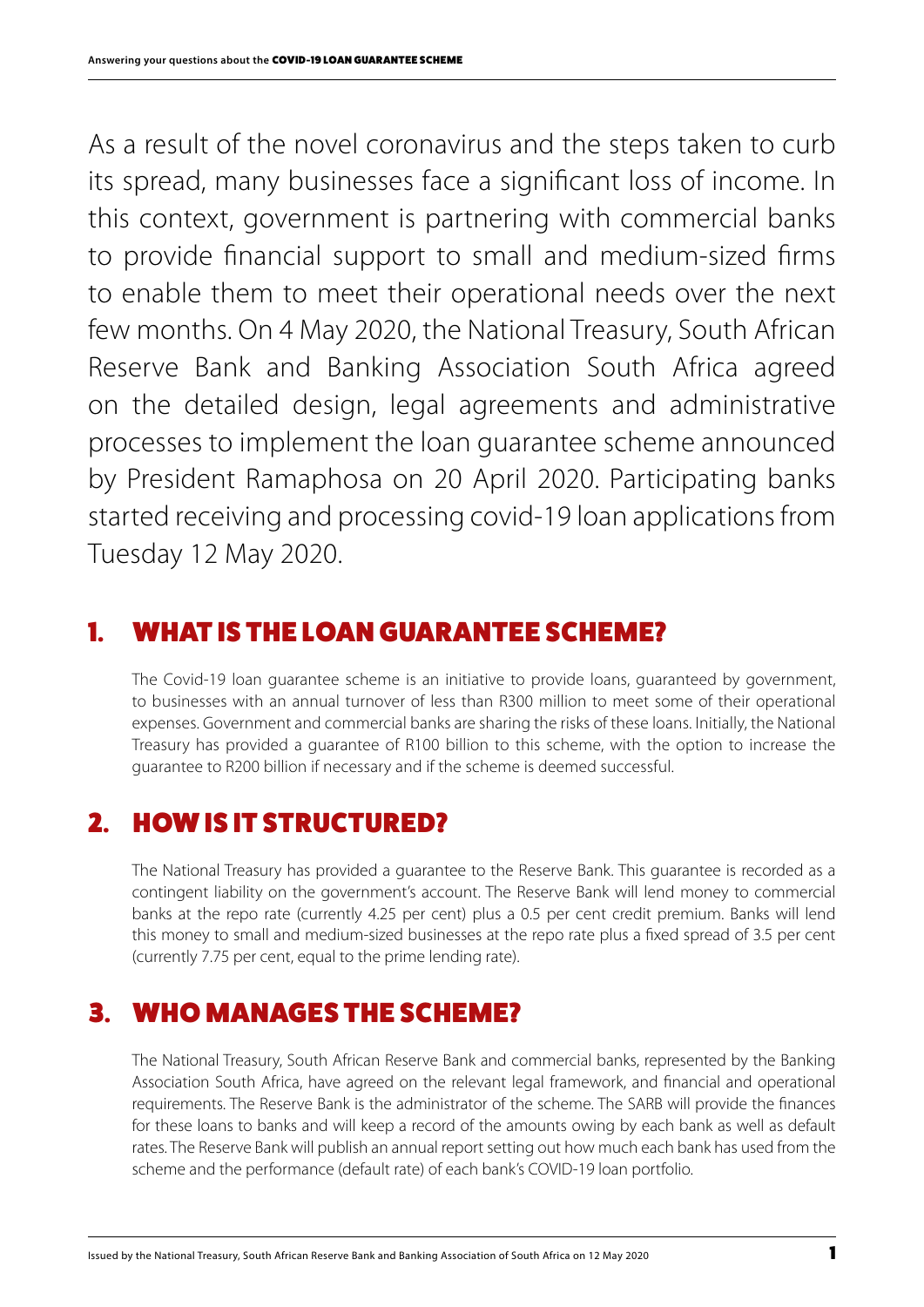#### 4. WHICH BANKS ARE PARTICIPATING?

All commercial banks can access the guarantee scheme, though the Reserve Bank reserves the right to limit the amount that can be accessed by an individual bank. Participating banks at the moment include Absa, Mercantile Bank, First National Bank (FirstRand), Investec, Nedbank and Standard Bank. Discussions are under way to enable more banks to participate. Start dates for the programme may differ by bank, though the larger banks launched the scheme from 12 May 2020. Participating banks have signed bilateral agreements with the SARB setting out the terms of the scheme and the legal and operational obligations of banks and the SARB.

## 5. WHICH BUSINESSES QUALIFY?

To qualify for the loan, a business must have an annual turnover of less than R300 million (measured at a group level) and be in good standing with its bank. This means that the business must be up to date with its other loan payments or be an account holder without any loans as at end-February 2020. The business must have an existing relationship with the bank granting the loan, be registered with SARS and be financially distressed as a result of the Covid-19 outbreak and subsequent lockdowns.

# 6. WHAT CONDITIONS ARE ATTACHED TO THE COVID-19 LOAN?

The loan can only be used for operational expenditure such as salaries, rent, utilities and ordinarycourse supplier payments. Businesses may not use these loans to pay dividends, make investments, pay bonuses or pay off other loans that the business may have. The loan amount will be disbursed to the customer in up to three monthly instalments. After that, no payment is expected from the customer for a further three months. The customer then has five years to pay off the loan and associated interest. The interest rate is fixed at the repo rate plus 3.5 per cent. Banks cannot vary this condition. This implies that the interest rate will change when the repo rate changes. Each applying business is entitled to only one loan under this guarantee scheme. In addition, banks may ask customers to provide security or suretyships for this loan and may impose additional conditions as each bank deems fit. Banks are not obliged to extend Covid-19 loans. They will use their risk evaluation and credit application processes to approve or decline applications.

# 7. HOW WILL LOSSES WORK?

Commercial banks and the National Treasury share the risks of the scheme. The South African Reserve Bank takes no financial risk in the scheme as its loans to banks are guaranteed by the National Treasury.

#### Losses will be allocated as follows:

- a. The net margin on the loan portfolio (approximately 2 percentage points) is pooled as the first loss buffer.
- b. The 0.5 percentage point credit premium charged by the National Treasury is the second loss buffer.
- c. Banks will take the third loss, up to 6 percentage points of the amount loaned by that particular bank in terms of the scheme.
- d. After that, losses will be borne by the National Treasury.